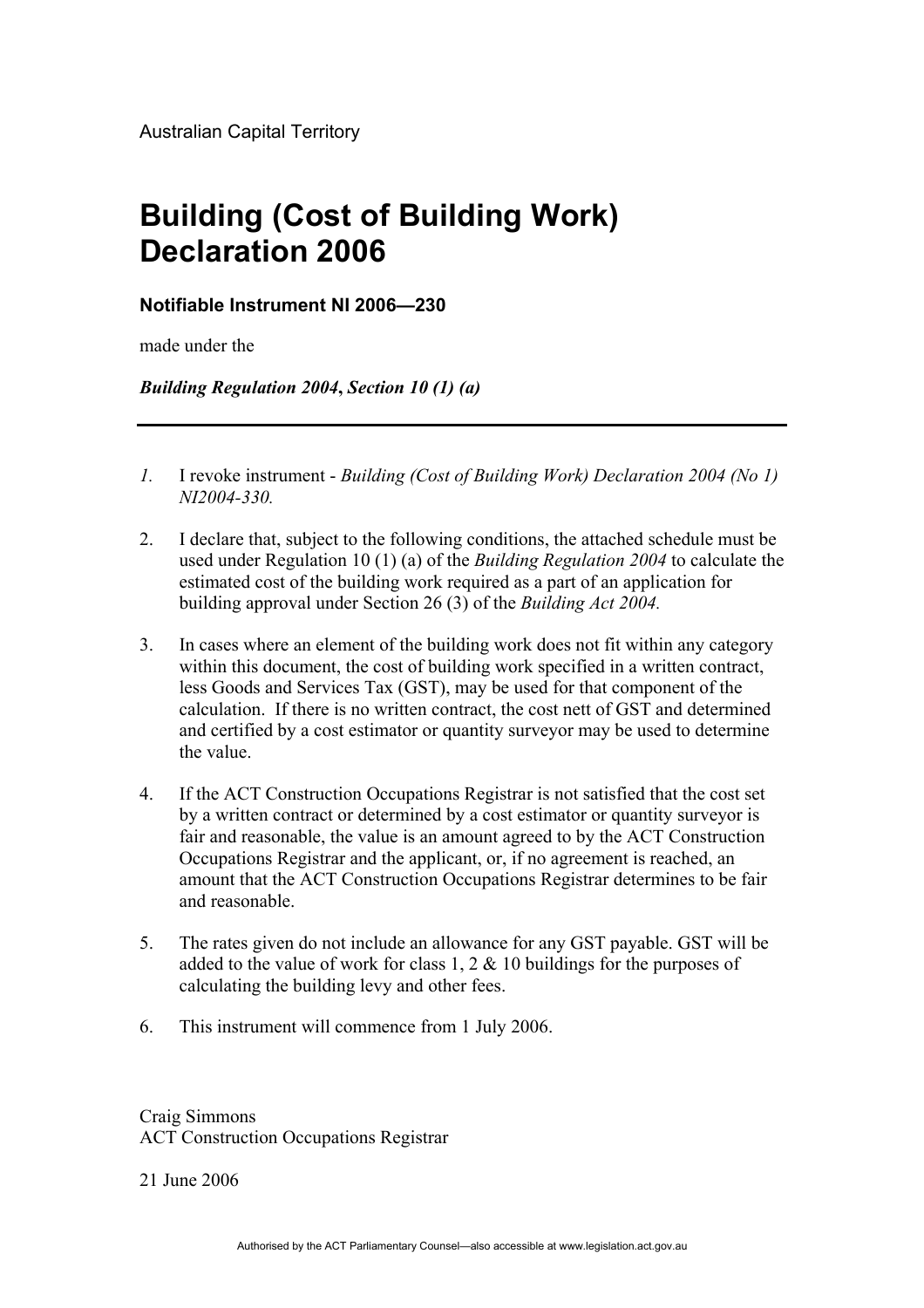*This is page 1 of the schedule to the declaration made by the Registrar under the Building Regulation 2004* 

## **BUILDING REGULATION 2004 BUILDING WORK COST SCHEDULE**

Registrar's Initials

Authorised by the ACT Parliamentary Counsel—also accessible at www.legislation.act.gov.au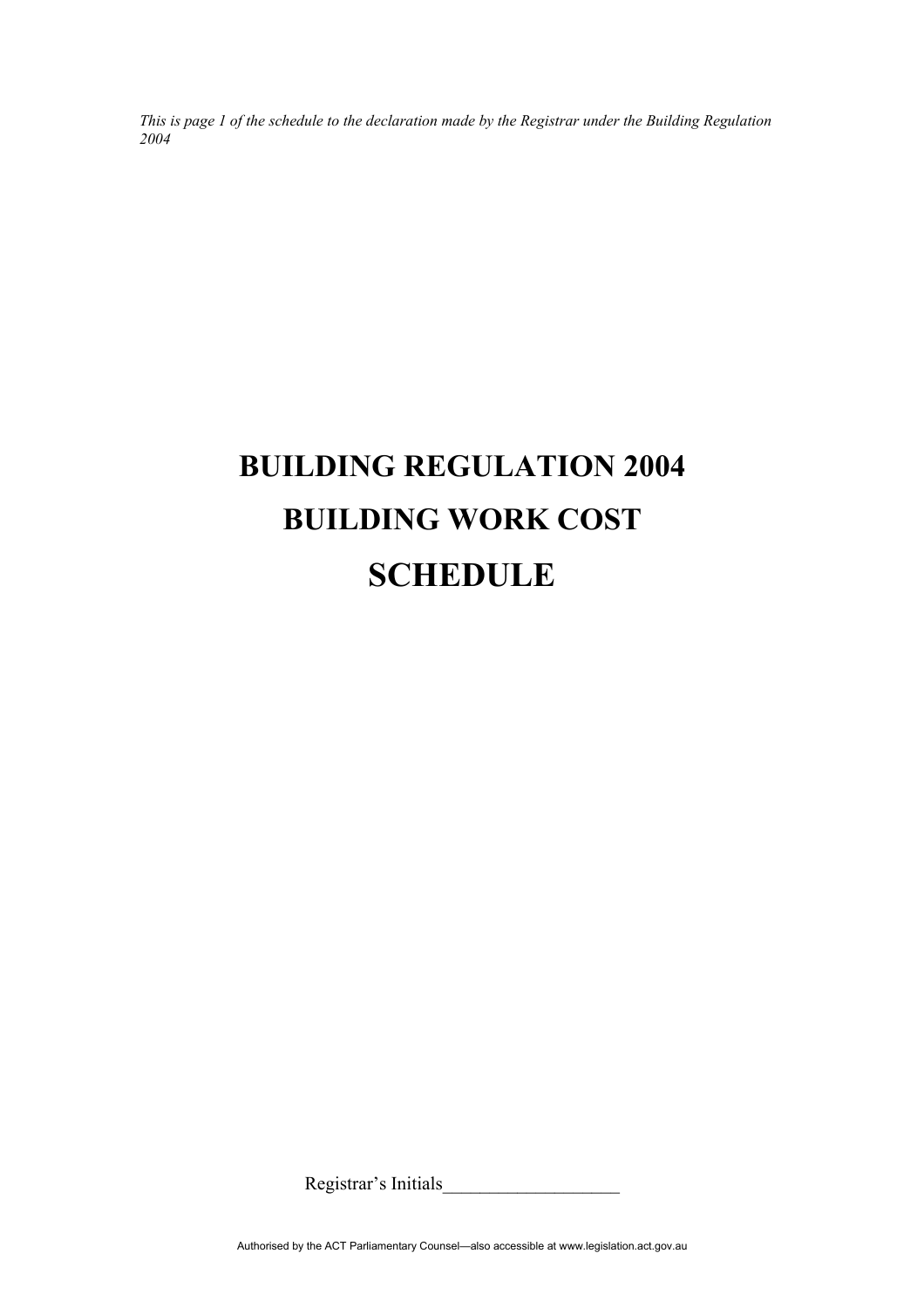| <b>Classification</b> | Category                         | <b>Type</b>                                  | \$ cost                 |
|-----------------------|----------------------------------|----------------------------------------------|-------------------------|
| (1)                   | (2)                              | (3)                                          | (4)                     |
| <b>RESIDENTIAL</b>    | <b>Houses</b>                    | Single detached                              | $900.00/m^2$            |
| <b>BUILDINGS</b>      |                                  | dwelling (all types)                         |                         |
|                       | <b>Multi Unit</b>                | Townhouses or Flats (all                     | 1000.00/m <sup>2</sup>  |
|                       |                                  | types)                                       |                         |
|                       |                                  | Parking areas - under                        | 95.00/m <sup>2</sup>    |
|                       |                                  | cover, concrete floor,                       |                         |
|                       |                                  | columns, beams, line                         |                         |
|                       |                                  | marking                                      |                         |
|                       |                                  | Individual lockup                            | 550.00/ $m^2$           |
|                       | <b>Additions and alterations</b> | garages etc.<br>Houses and Multi-unit        |                         |
|                       | to residential buildings         | (all types)                                  | 1,150.00/m <sup>2</sup> |
|                       | <b>Swimming pools</b>            | Concrete                                     | 26,500.00/pool          |
|                       |                                  | In-ground other                              | 17,000.00/pool          |
|                       |                                  | (fibreglass vinyl etc)                       |                         |
|                       |                                  | Above-ground                                 | 9,550.00/pool           |
|                       |                                  | (fibreglass vinyl etc)                       |                         |
|                       | <b>Other BCA Class 10</b>        | Metal garage, metal                          | 300.00/m <sup>2</sup>   |
|                       | <b>Structures</b>                | carport, pergola, deck,                      |                         |
|                       |                                  | timber deck, verandah,                       |                         |
|                       |                                  | etc                                          |                         |
|                       |                                  | Brick garage (detached                       | 600.00/m <sup>2</sup>   |
|                       |                                  | from residence or a later                    |                         |
|                       |                                  | addition under the same                      |                         |
|                       |                                  | roofline)                                    |                         |
| <b>DEMOLITION</b>     | <b>Residential and</b>           | Residential buildings                        | $50.00/m^2$             |
| <b>WORK</b>           | Commercial                       |                                              |                         |
|                       |                                  | Commercial buildings                         | 75.00/m <sup>2</sup>    |
| <b>COMMERCIAL</b>     | Educational/Institutional        | Community hall                               | $700.00/m^2$            |
| <b>BUILDINGS</b>      |                                  |                                              |                         |
|                       |                                  | Church - single storey                       | 1,050.00/m <sup>2</sup> |
|                       |                                  | School - single storey                       | 1,125.00/m <sup>2</sup> |
|                       | <b>Factories and</b>             | Single storey (including                     | 600.00/m                |
|                       | Warehouses                       | first floor offices)                         |                         |
|                       |                                  | Service stations                             | 1,250.00/m <sup>2</sup> |
|                       | Health                           | Medical centre,                              | 1,500.00/m <sup>2</sup> |
|                       |                                  | neighbourhood type                           |                         |
|                       |                                  | Hospital - private, 30<br>bed, single storey | 2,100.00/m <sup>2</sup> |
|                       |                                  | Hospital – private, $100$                    | 2,400.00/m <sup>2</sup> |
|                       |                                  | bed, two storey                              |                         |
|                       | Hotels/Motels/Clubs              | Motel, Hotel, Club up to                     | 1,550.00/m <sup>2</sup> |
|                       |                                  | 3 storeys                                    |                         |
|                       |                                  | Motel, Hotel more than                       | 2,550.00/m <sup>2</sup> |
|                       |                                  | 3 storeys                                    |                         |

*This is page 2 of the schedule to the declaration made by the Registrar under the Building Regulation 2004* 

Registrar's Initials\_\_\_\_\_\_\_\_\_\_\_\_\_\_\_\_\_\_\_